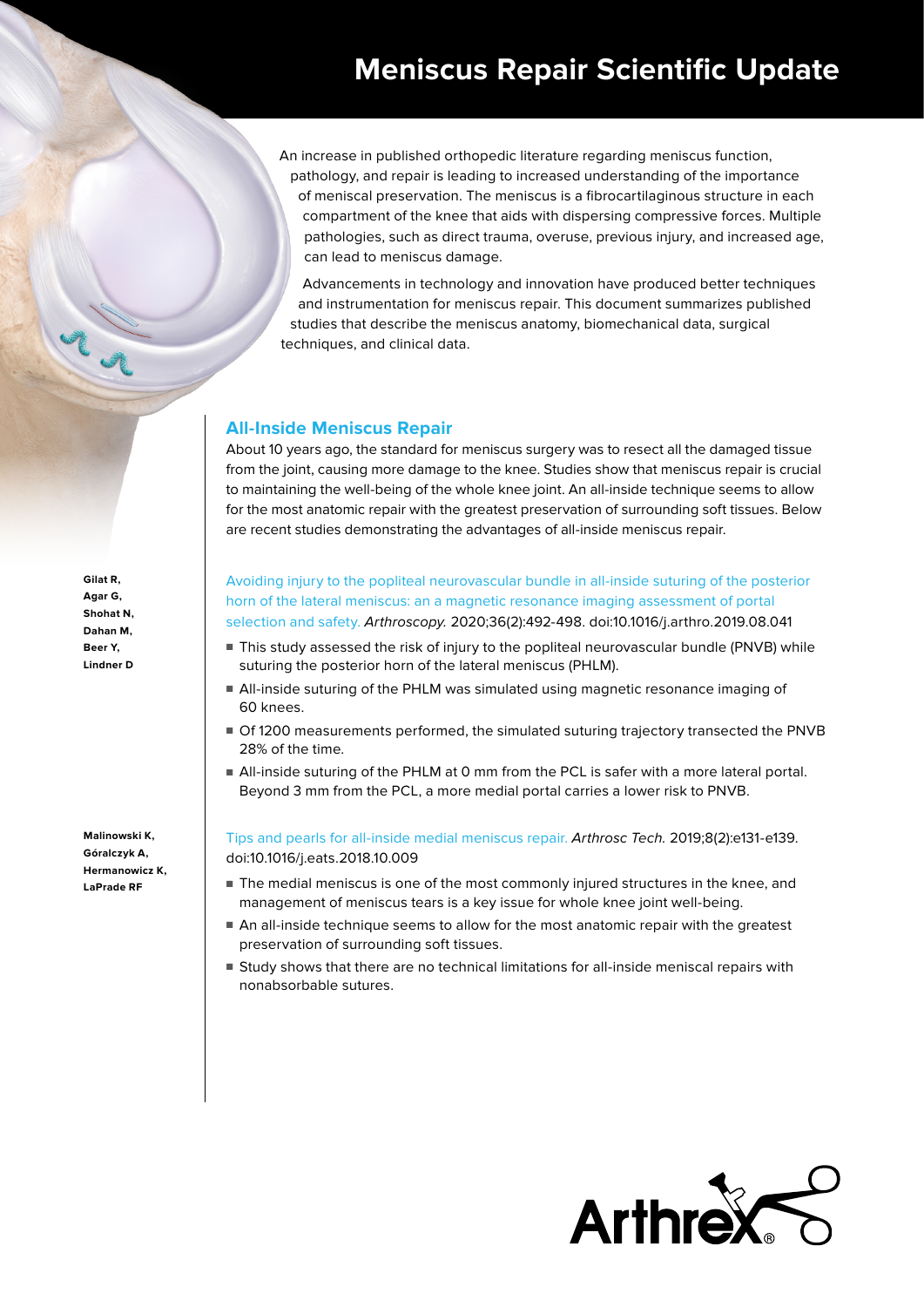**Uchida R, Horibe S, Shiozaki Y, Shino K**

**Phillips M, Rönnblad E, Lopez-Rengstig L, et al**

**Rothermel SD, Smuin D, Dhawan A**

**Marchetti DC, Phelps BM, Dahl KD, et al**

**Moatshe G, Cinque ME, Godin JA, Vap AR, Chahla J, LaPrade RF**

## [All-inside suture repair for isolated radial tears at the midbody of the lateral meniscus.](https://pubmed.ncbi.nlm.nih.gov/31890521/)

Arthrosc Tech. 2019;8(12):e1451-e1456. doi:10.1016/j.eats.2019.07.032

- In young athletes, radial tear of the midbody on the lateral meniscus is most common.
- Meniscectomy has been considered a first-line treatment for this type of tear; however, this may lead to degenerative changes.
- An easier and less invasive treatment option is a meniscocapsular suture technique or an all-inside suture repair technique.

[Meniscus repair with simultaneous ACL reconstruction demonstrated similar clinical](https://pubmed.ncbi.nlm.nih.gov/29492642/)  [outcomes as isolated ACL repair: a result not seen with meniscus resection.](https://pubmed.ncbi.nlm.nih.gov/29492642/) Knee Surg Sports Traumatol Arthrosc. 2018;26(8):2270-2277. doi:10.1007/s00167-018-4862-1

- This was a retrospective study comparing knee injury and osteoarthritis outcome scores and EuroQol-5D subscale scores at two-year follow-up for patients who had an ACL reconstruction and simultaneous meniscal treatment.
- ACL reconstruction with meniscus resection resulted in worse clinical outcomes when compared to ACL reconstruction with meniscus repair.
- Meniscus repair may provide greater clinical outcomes compared to meniscus resection when treating a reparable meniscal tear that presents along with an ACL tear.

[Are outcomes after meniscal repair age dependent? a systematic review.](https://pubmed.ncbi.nlm.nih.gov/29273257/) Arthroscopy. 2018;34(3):979-987. doi:10.1016/j.arthro.2017.08.287

- This was an analysis of previously published data comparing patients younger than 40 years and older than 40 years undergoing meniscus repair.
- Results reveal that no significant difference exists when evaluating failure rate for meniscus repair.

[A](https://pubmed.ncbi.nlm.nih.gov/28754246/) contact pressure analysis comparing an all-inside and inside-out surgical repair technique for bucket-handle medial meniscus tears. Arthroscopy. 2017;33(10):1840-1848. doi:10.1016/j. arthro.2017.04.013

- Meniscal tears are the most commonly treated knee injury.
- No significant differences were observed between the inside-out and all-inside repair techniques at any flexion angle for contact area, mean contact pressure, and peak contact pressure.
- Both all-inside and inside-out repair techniques may adequately decrease the likelihood of cartilage degeneration.

[Comparable outcomes after bucket-handle meniscal repair and vertical meniscal repair](https://pubmed.ncbi.nlm.nih.gov/28806092/)  [can be achieved at a minimum 2 years' follow-up.](https://pubmed.ncbi.nlm.nih.gov/28806092/) Am J Sports Med. 2017;45(13):3104-3110. doi:10.1177/0363546517719244

- This was a comparison of outcomes following bucket-handle repairs and vertical meniscal repairs using a stacked vertical suturing technique.
- Patients experience improved results and low failure rates with the repair of bucket-handle tears using a stacked vertical suture technique.
- Improved results and low failure rates were achieved using the same surgical technique to address vertical meniscus tears.

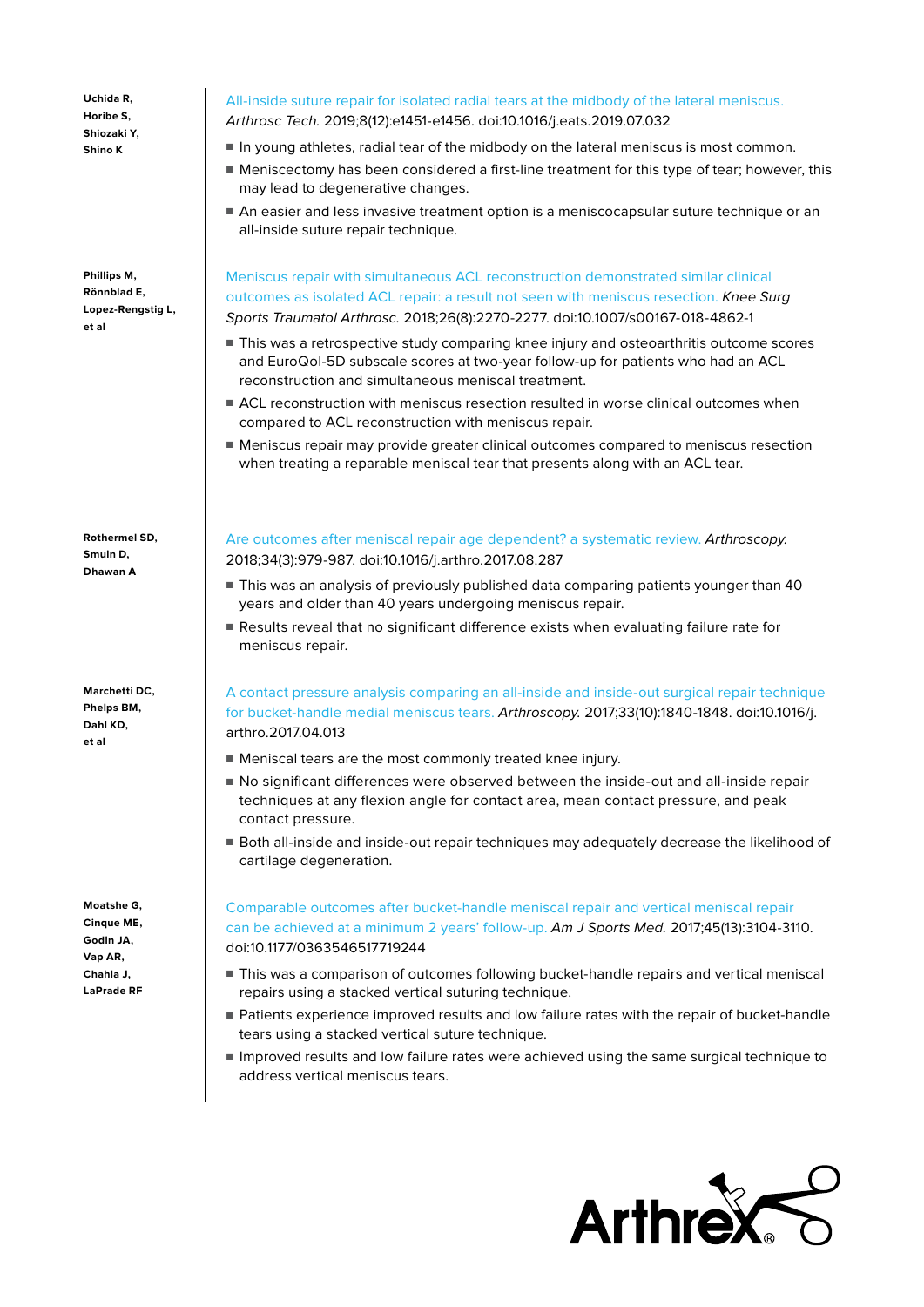**Beamer BS, Walley KC, Okajima S, et al**

**Steadman JR, Matheny LM, Singleton SB, et al**

**Beamer BS, Masoudi A, Walley KC, et al**

**Kurzweil PR, Lynch NM, Coleman S, Kearney B**

#### [Changes in contact area in meniscus horizontal cleavage tears subjected to repair and](https://pubmed.ncbi.nlm.nih.gov/27956232/)  [resection.](https://pubmed.ncbi.nlm.nih.gov/27956232/) Arthroscopy. 2017;33(3):617-624. doi:10.1016/j.arthro.2016.09.004

- This study compared tibiofemoral contact pressure and contact area with a horizontal cleavage tear versus meniscal repair, partial meniscectomy, and subtotal meniscectomy.
- Horizontal cleavage tears increased contact pressure 70%.
- Circumferential suture repair restored peak contact pressures and areas to within 15% of baseline.
- Partial and subtotal meniscectomy significantly reduced contact area and increased contact pressure.

### [Meniscus suture repair: minimum 10-year outcomes in patients younger than 40](https://pubmed.ncbi.nlm.nih.gov/26187129/)  [years compared with patients 40 and older.](https://pubmed.ncbi.nlm.nih.gov/26187129/) Am J Sports Med. 2015;43(9):2222-2227. doi:10.1177/0363546515591260

- This study compared meniscus repair failure rates and functional outcomes between patients under 40 years of age and those who were older than 40 years at the time of the procedure.
- Repair failure rate was not different between the two groups.
- Lysholm, Tegner, and patient satisfaction scores were evaluated and demonstrated patients in both groups had high function and high patient satisfaction an average of 16 years following meniscus repair.

[Analysis of a new all-inside versus inside-out technique for repairing radial meniscal tears.](https://pubmed.ncbi.nlm.nih.gov/25312766/) Arthroscopy. 2015;31(2):293-298. doi:10.1016/j.arthro.2014.08.011

- The purpose of the study was to compare gap formation, strength, and stiffness for all-inside compared to inside-out suturing techniques.
- All-inside repairs resulted in significantly lower displacement and higher load-to-failure strength.
- The failure mode for all-inside repairs was suture breakage (suture failure) compared to tissue pull-through (tissue failure) in inside-out repairs.
- The significance of the study is that the biomechanical properties of a vertical all-inside technique are superior to that of a horizontal inside-out technique.

[Repair of horizontal meniscus tears: a systematic review.](https://pubmed.ncbi.nlm.nih.gov/25108905/) Arthroscopy. 2014;30(11):1513-1519. doi:10.1016/j.arthro.2014.05.038

- This was a review of published outcomes of repaired horizontal cleavage tears and tested the hypothesis that surgically repaired horizontal cleavage tears have an unacceptably low rate of success.
- Nine previously published articles totaling 98 repairs of horizontal tears met inclusion criteria.
- The 76% success rate for horizontal repairs disproved the hypothesis and supported repair of horizontal cleavage tears.
- There was a 68% success rate for vertical tears.
- There was an 84% success rate for bucket-handle tears.